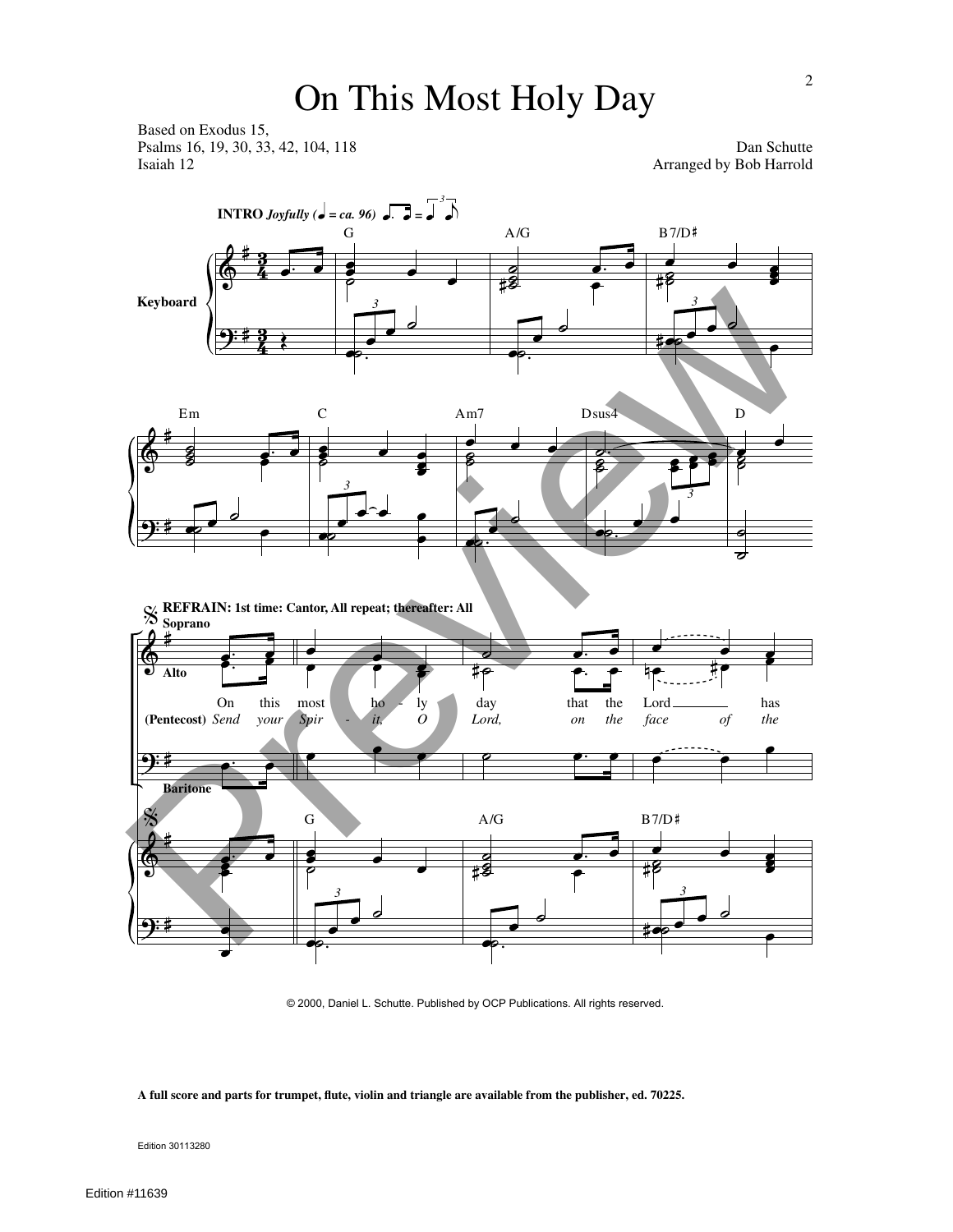

On This Most Holy Day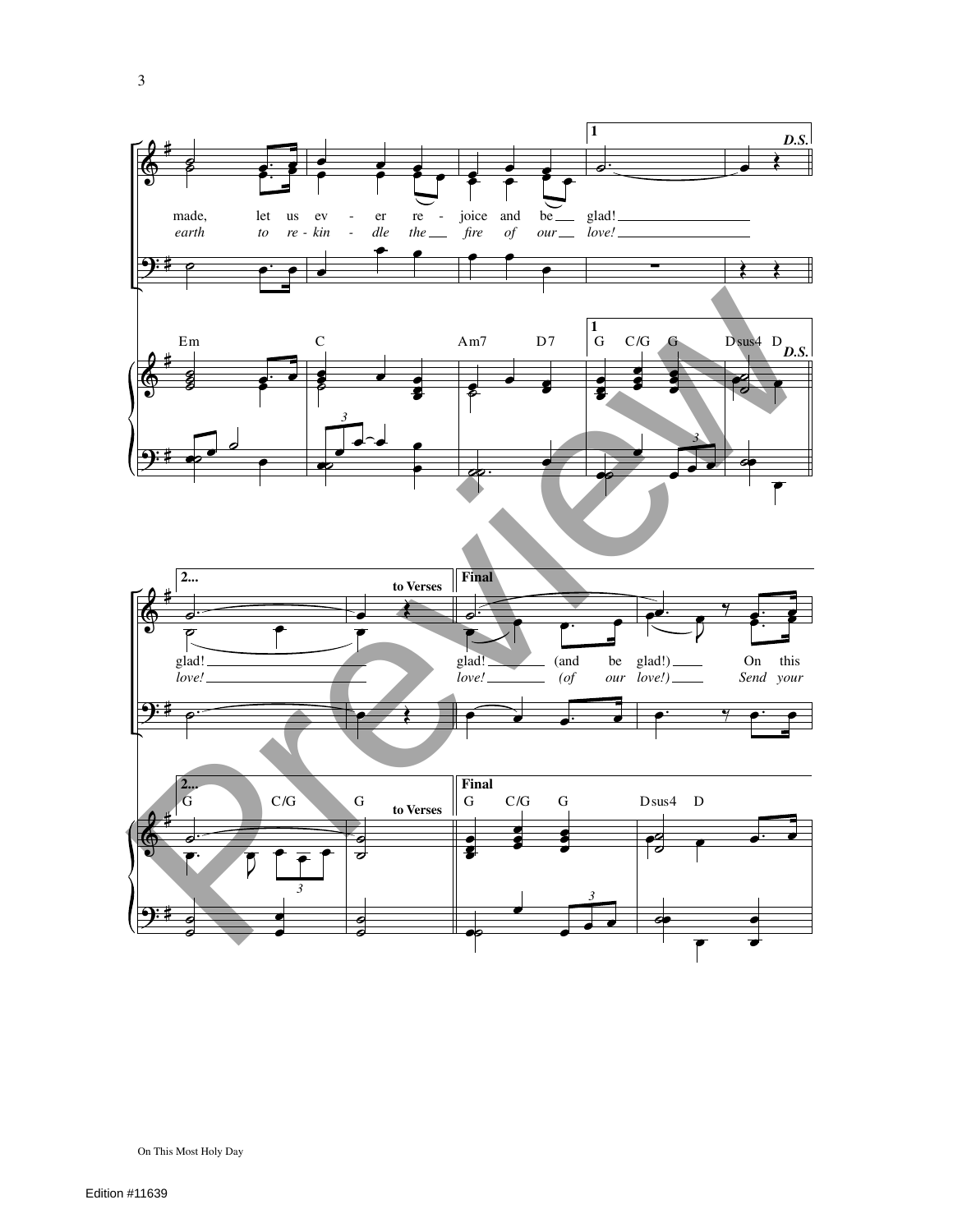

4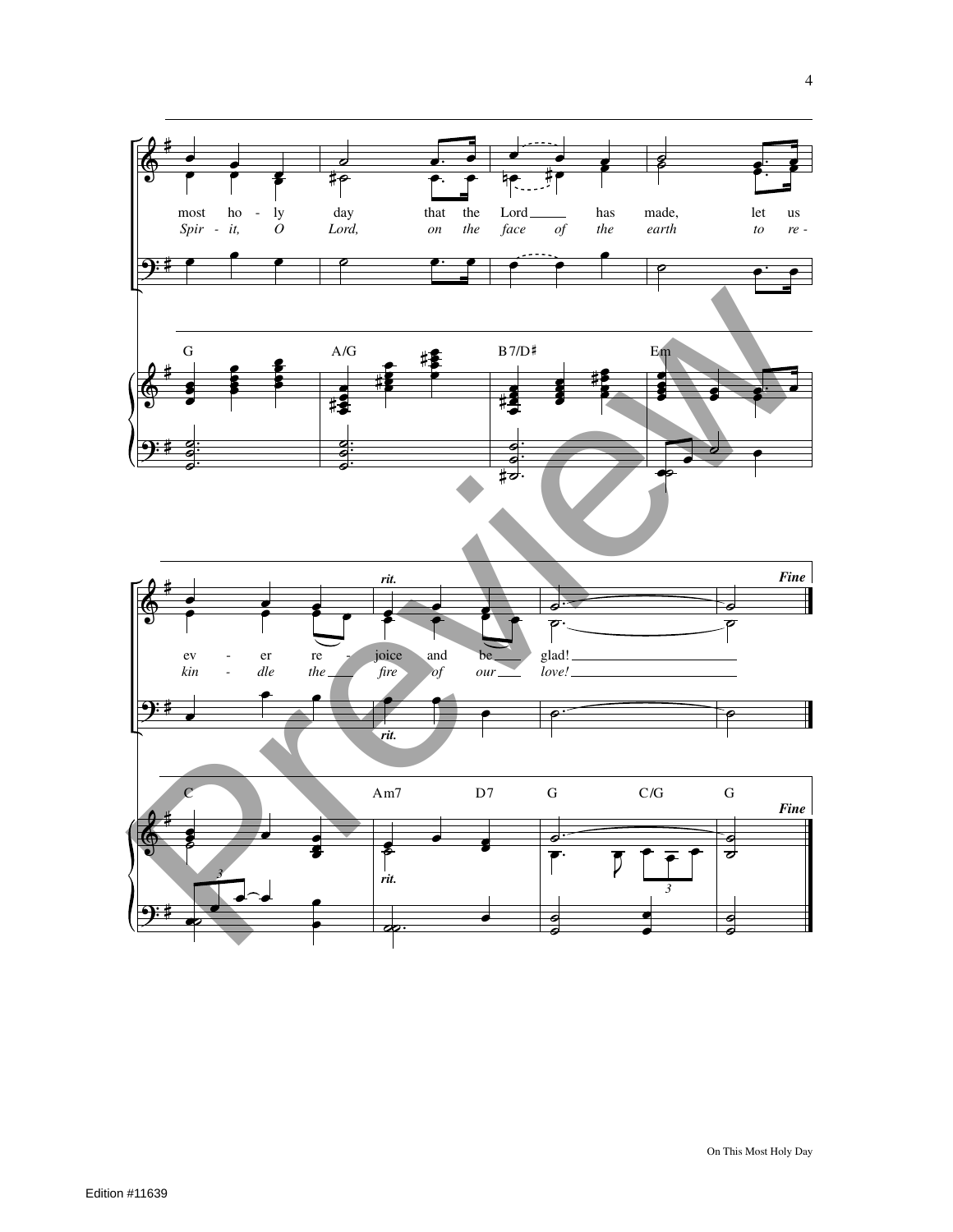

**VERSES: Cantor/Choir** 



On This Most Holy Day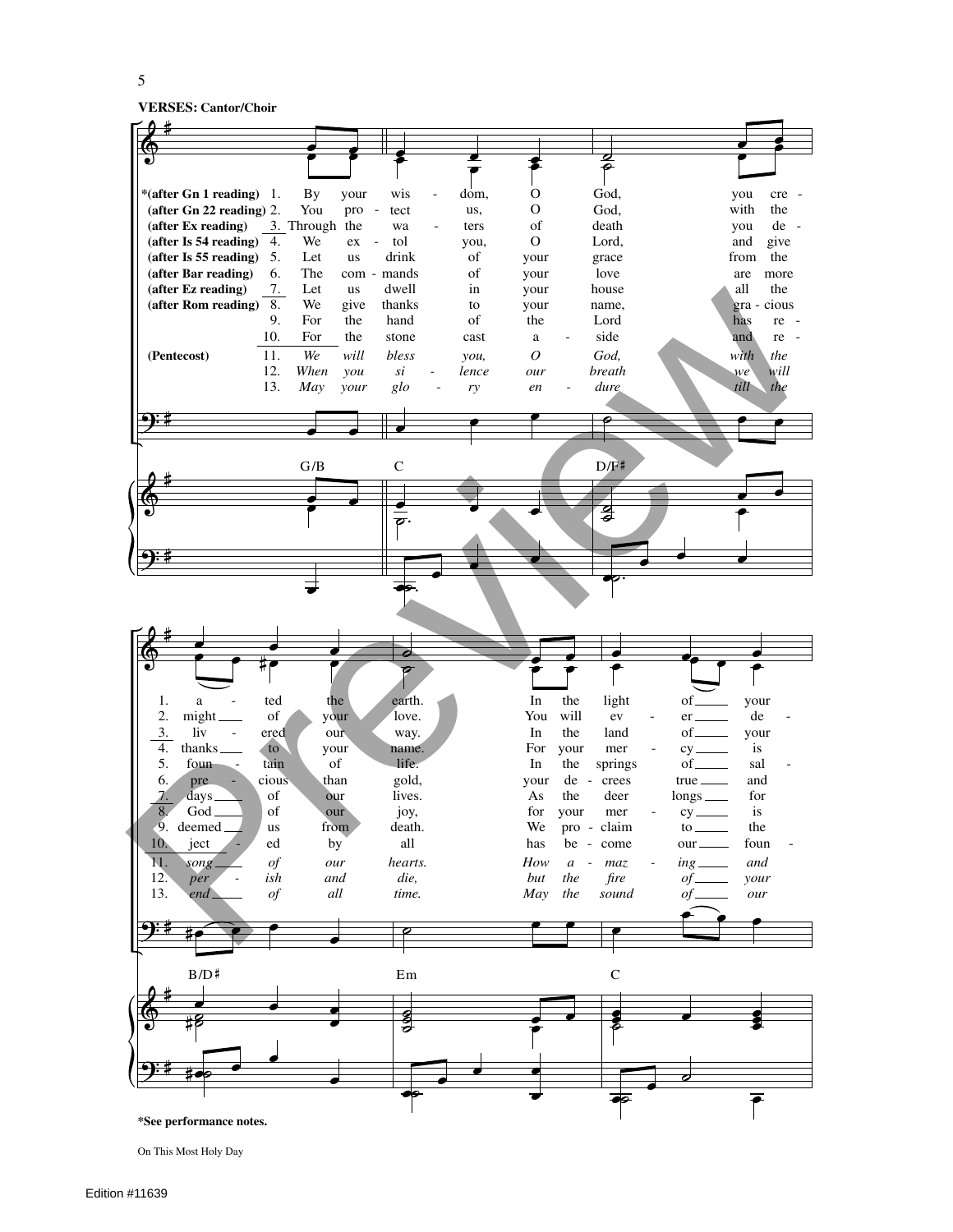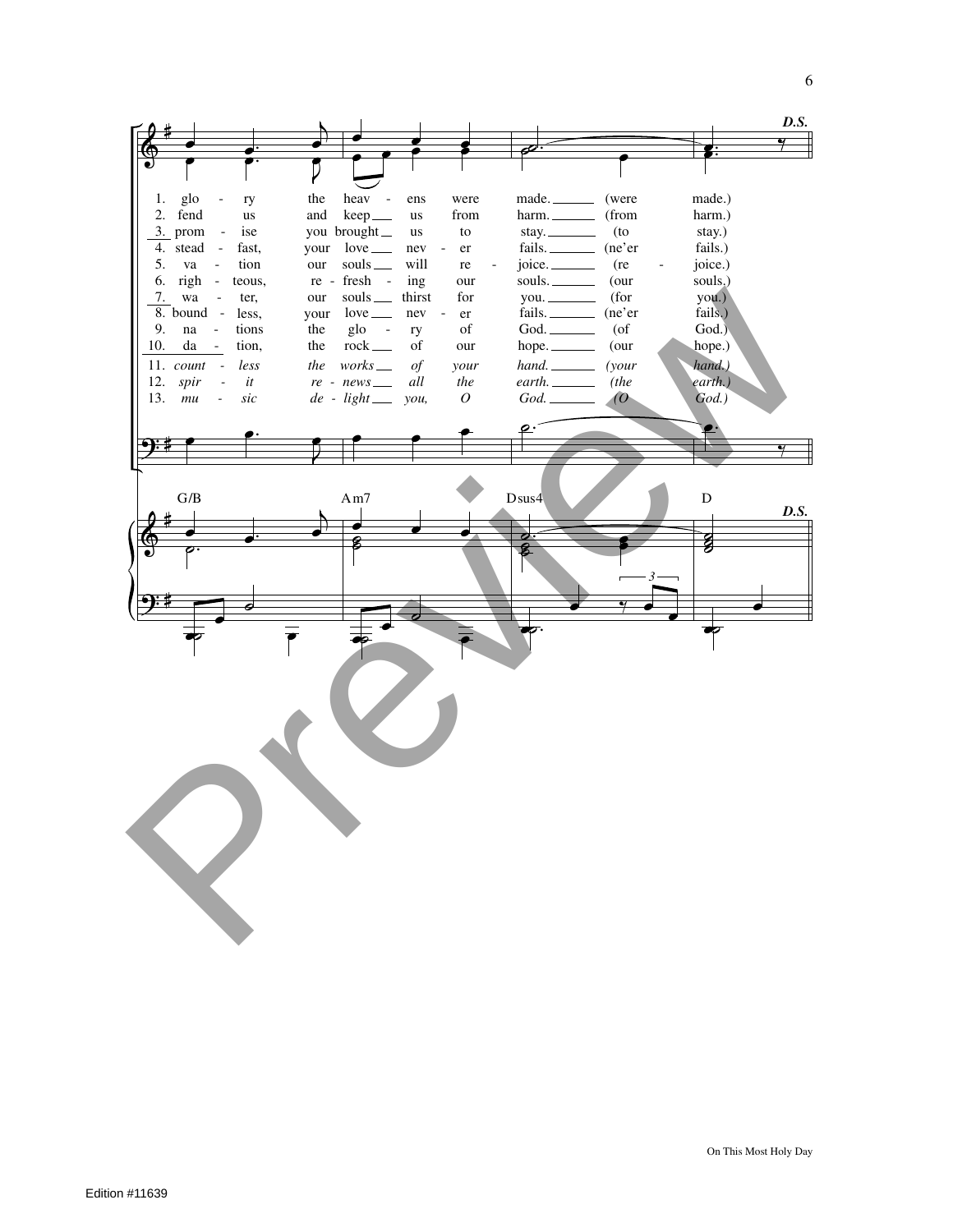## On this Most Holy Day

*(Guitar/Vocal)*

Psalms 16, 19, 30, 33, 42, 104, 118 Dan Schutte  $\frac{2}{9}$ 4 <u>ន្</u> **(Keyboard)**  $\overline{\cdot}$  . G  $\bullet$ A/G  $\overline{\phantom{a}}$  .  $\overline{\phantom{a}}$ B7/D#  $\bullet$   $\bullet$   $\bullet$  $\frac{2}{9}$ Em **ृ** C  $\bullet$   $\bullet$   $\bullet$ Am7  $\overrightarrow{e}$ D<sub>sus4</sub> ˙ . D  $\overline{\phantom{a}}$  $\frac{\ell}{\Phi}$ **(Pentecost)** *Send your Spir - it,*  $\frac{1}{\infty}$  **REFRAIN:** 1st time: Cantor, All repeat; thereafter: All  $\cdot$   $\cdot$ On this most  $\bullet$ G ho ly *O*  $\overline{a}$  .  $\overline{a}$ day *Lord,* that *on* the Lord *the face of* œ œ œ B7/D# has *the*  $\overline{\phantom{a}}$ Em made, *earth* let *to* us *re -*  $\begin{array}{c} e^+e^- \ e^-e^- \end{array}$ C e<sub>v</sub> *kin*  er *dle* re *the*  $\overline{\phantom{a}}$ Am7 D7 joice *fire* and *of* be *our* **1** œ œ œ  $C/G$  G glad! *love! D.S.*  $\overrightarrow{a}$ Dsus4 D  $\frac{\ell}{\Phi}$ **2...**  $\overline{\ }$ G C/G glad! *love!* **to Verses**  $\overrightarrow{a}$ G **Final**  $\overline{\cdot}$ G C/G G glad! *love!*  $\overrightarrow{ }$  $\frac{1}{2}$   $\frac{1}{2}$   $\frac{1}{2}$   $\frac{1}{2}$   $\frac{1}{2}$   $\frac{1}{2}$   $\frac{1}{2}$   $\frac{1}{2}$   $\frac{1}{2}$   $\frac{1}{2}$   $\frac{1}{2}$   $\frac{1}{2}$   $\frac{1}{2}$   $\frac{1}{2}$   $\frac{1}{2}$   $\frac{1}{2}$   $\frac{1}{2}$   $\frac{1}{2}$   $\frac{1}{2}$   $\frac{1}{2}$   $\frac{1}{2}$   $\frac{1}{2}$  Dsus4 D On *Send* this *your*  $\stackrel{?}{\circ}$   $\stackrel{?}{\circ}$   $\stackrel{?}{\circ}$ G most *Spir*  ho *it,* ly *O*  $\overline{\phantom{a}}$  .  $\overline{\phantom{a}}$ A/G day *Lord,* that *on* the *the*  $\qquad \qquad \bullet$  $B7/D$ # Lord *face of* has *the*  $\circ$   $\cdot$   $\cdot$   $\cdot$ Em made, *earth* let *to* us *re -*  $\begin{matrix} \theta^{\#} \\ \phi^{\#} \end{matrix}$   $\bullet$   $\bullet$ C e<sub>v</sub> *kin*  er *dle* re *the rit.* œ œ œ Am7 D7 joice *fire* and *of* be *our*  $\circ$   $\overline{\phantom{a}}$ G C/G glad! *love! Fine*  $\overline{\bullet}$ G **INTRO** *Joyfully* ( $\overline{Q} = ca. 96$ )  $\overline{Q} = \overline{Q}^3$ Explorate Catton All repeats therefore All<br>
SERENAIN: Ist time Catton All repeats therefore All<br>
The Catton All repeats there are the Land<br>
(Pennesson) Send your Spirit - it, by day<br>
(Pennesson) Send your Spirit - it is p

© 2000, Daniel L. Schutte. Published by OCP Publications, 5536 NE Hassalo, Portland, OR 97213. All rights reserved.

Based on Exodus 15,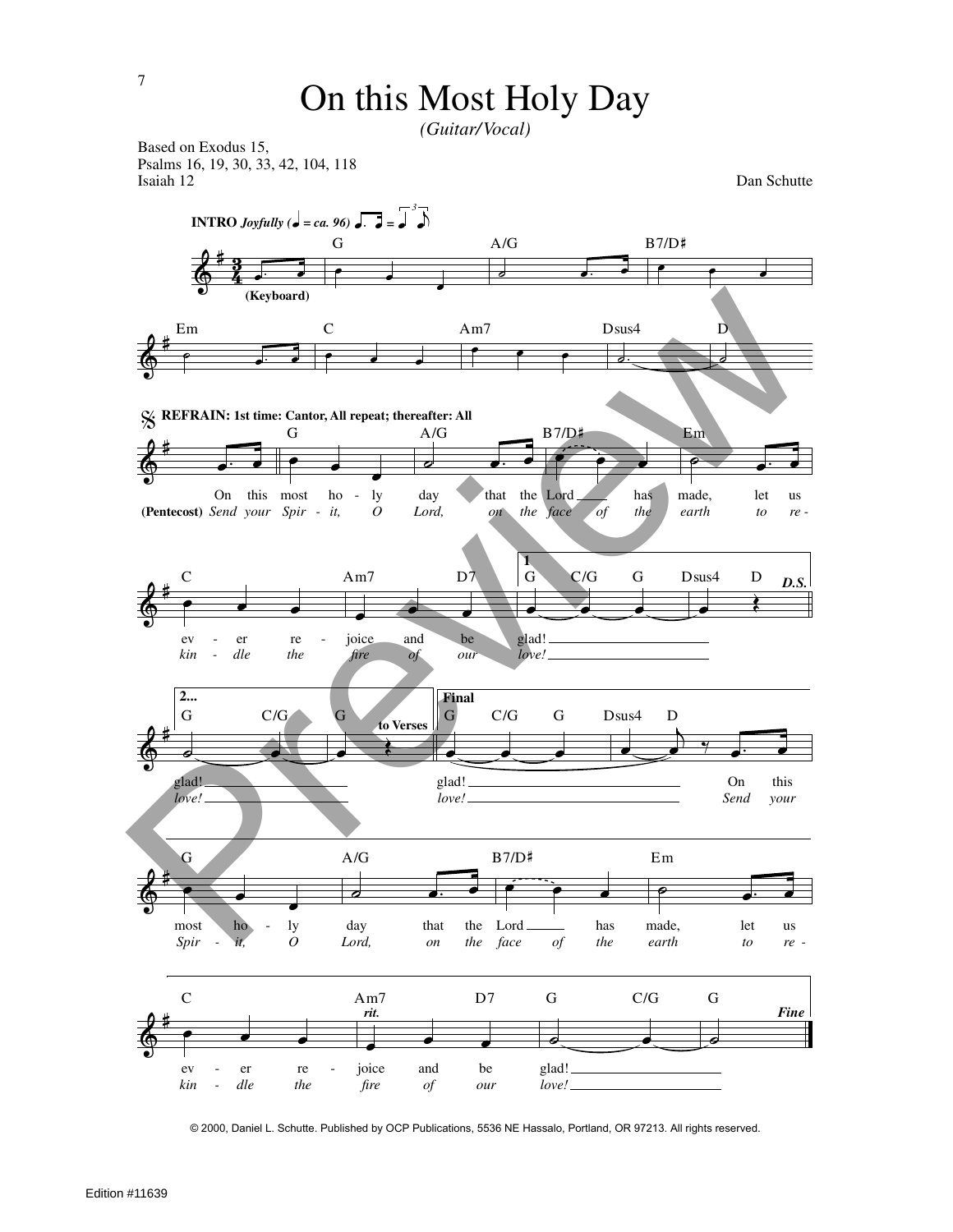|                                       | ם וט             |                                   |       |                                 | レハゴ     |         |             |      |
|---------------------------------------|------------------|-----------------------------------|-------|---------------------------------|---------|---------|-------------|------|
|                                       |                  |                                   |       |                                 |         |         |             |      |
|                                       |                  |                                   |       |                                 |         |         |             |      |
| *(after Gn 1 reading)                 | By<br>1.<br>your | wis                               | dom,  | O                               | God,    |         | you         | cre  |
| (after Gn 22 reading) 2.              | You<br>pro       | tect<br>$\overline{\phantom{a}}$  | us,   | O                               | God,    |         | with        | the  |
|                                       | the              |                                   | ters  | of                              | death   |         |             | de   |
| (after Ex reading)                    | 3. Through       | wa                                |       | $\Omega$                        |         |         | you         |      |
| (after Is 54 reading)                 | We<br>4.<br>ex   | tol<br>$\overline{\phantom{m}}$   | you,  |                                 | Lord,   |         | and         | give |
| (after Is 55 reading)                 | 5.<br>Let<br>us  | drink                             | of    | your                            | grace   |         | from        | the  |
| (after Bar reading)                   | The<br>6.<br>com | mands<br>$\overline{\phantom{a}}$ | of    | your                            | love    |         | are         | more |
| (after Ez reading)                    | 7.<br>Let<br>us  | dwell                             | in    | your                            | house   |         | all         | the  |
| (after Rom reading)                   | 8.<br>We<br>give | thanks                            | to    | your                            | name,   |         | gra - cious |      |
|                                       | 9.<br>For<br>the | hand                              | of    | the                             | Lord    |         | has         | re   |
| 10.                                   | For<br>the       | stone                             | cast  | a                               | side    |         | and         | re   |
| 11.<br>(Pentecost)                    | We<br>will       | bless                             | you,  | 0                               | God,    |         | with        | the  |
| 12.                                   | When<br>you      | $\mathit{si}$                     | lence | our                             | breath  |         | we          | will |
| 13.                                   | May<br>your      | $g$ lo                            | ry    | en                              | dure    |         | till        | the  |
|                                       |                  |                                   |       |                                 |         |         |             |      |
|                                       |                  |                                   |       |                                 |         |         |             |      |
|                                       |                  |                                   |       |                                 |         |         |             |      |
| $B/D$ #                               |                  | $\rm{E}m$                         |       |                                 | C       |         |             |      |
|                                       |                  |                                   |       |                                 |         |         |             |      |
|                                       |                  |                                   |       |                                 |         |         |             |      |
|                                       |                  |                                   |       |                                 |         |         |             |      |
| ted<br>1.<br>a                        | the              | earth.                            | In    | the                             | light   | of      | your        |      |
| 2.<br>of<br>might                     | your             | love.                             | You   | will                            | ev      | er      | de          |      |
| 3.<br>liv<br>ered                     | our              | way.                              | In    | the                             | land    | of      | your        |      |
| 4.<br>thanks<br>to                    | your             | name.                             | For.  | your                            | mer     | cy      | is          |      |
| 5.<br>foun<br>tain                    | of               | life.                             | In    | the                             | springs | of      | sal         |      |
| 6.<br>pre<br>cious                    | than             | gold,                             | your  | de                              | crees   | true    | and         |      |
| 7.<br>days<br>of                      | our              | lives.                            | As    | the                             | deer    | longs   | for         |      |
| 8.<br>God<br>of                       | our              | joy,                              | for   | your                            | mer     | cy      | is          |      |
| 9. deemed<br>us                       | from             | death.                            | We    | pro<br>$\overline{\phantom{a}}$ | claim   | to      | the         |      |
| 10.<br>ject<br>ed                     | by               | all                               | has   | be<br>$\overline{\phantom{a}}$  | come    | our     | foun        |      |
| 11.<br>$\int$<br>song                 | our              | hearts.                           | How   | $\mathfrak a$                   | maz     | ing     | and         |      |
| 12.<br>ish<br>per                     | and              | die,                              | but   | the                             | fire    | of      | your        |      |
| 13.<br>$\iota$<br>end                 | all              | time.                             | May   | the                             | sound   | $\iota$ | our         |      |
|                                       |                  |                                   |       |                                 |         |         |             |      |
|                                       |                  |                                   |       |                                 |         |         |             |      |
| G/B                                   |                  | Am7                               |       | Dsus4                           |         | D       |             |      |
|                                       |                  |                                   |       |                                 |         |         |             | D.S. |
|                                       |                  |                                   |       |                                 |         |         |             |      |
|                                       |                  |                                   |       |                                 |         |         |             |      |
|                                       |                  |                                   |       |                                 |         |         |             |      |
| glo<br>ľ.<br>ry                       | the              | heav<br>ens                       | were  | made.                           |         |         |             |      |
| $\overline{2}$ .<br>fend<br><b>us</b> | and              | keep<br>us                        | from  | harm.                           |         |         |             |      |
| 3.<br>prom<br>ise                     | you              | brought<br>us                     | to    | stay. $-$                       |         |         |             |      |
| $\overline{4}$ .<br>stead<br>fast,    | your             | love<br>nev                       | er    | fails._                         |         |         |             |      |
| 5.<br>tion<br>va                      | our              | will<br>souls                     | re    | joice.                          |         |         |             |      |
| 6.<br>righ<br>teous,                  | re<br>$\sim$ $-$ | fresh<br>ing                      | our   | souls.                          |         |         |             |      |

 $\,8\,$ 

 $\mathrm{D/F}^{\sharp}$ 

 $\overline{\phantom{a}}$  $\frac{7}{8}$  wa  $\frac{8}{10}$ ter, souls thirst for our  $you.$ less, your love fails. nev  $\mathbb{L}$ er 9. na tions the glo of  $God.$ ry  $\overline{a}$  $da 10.$ tion, the  ${\rm rock}$ of hope. our 11.  $count - less$  $hand.$  $the$ works  $of$ your 12.  $spir - it$  $earth.$ re - news  $\it all$  $\it the$ 13.  $mu$  sic de - light  ${\cal O}$  $God.$ you,

\*See performance notes.

**VERSES: Cantor/Choir** 

 $\mathrm{G/B}$ 

 $\mathbf C$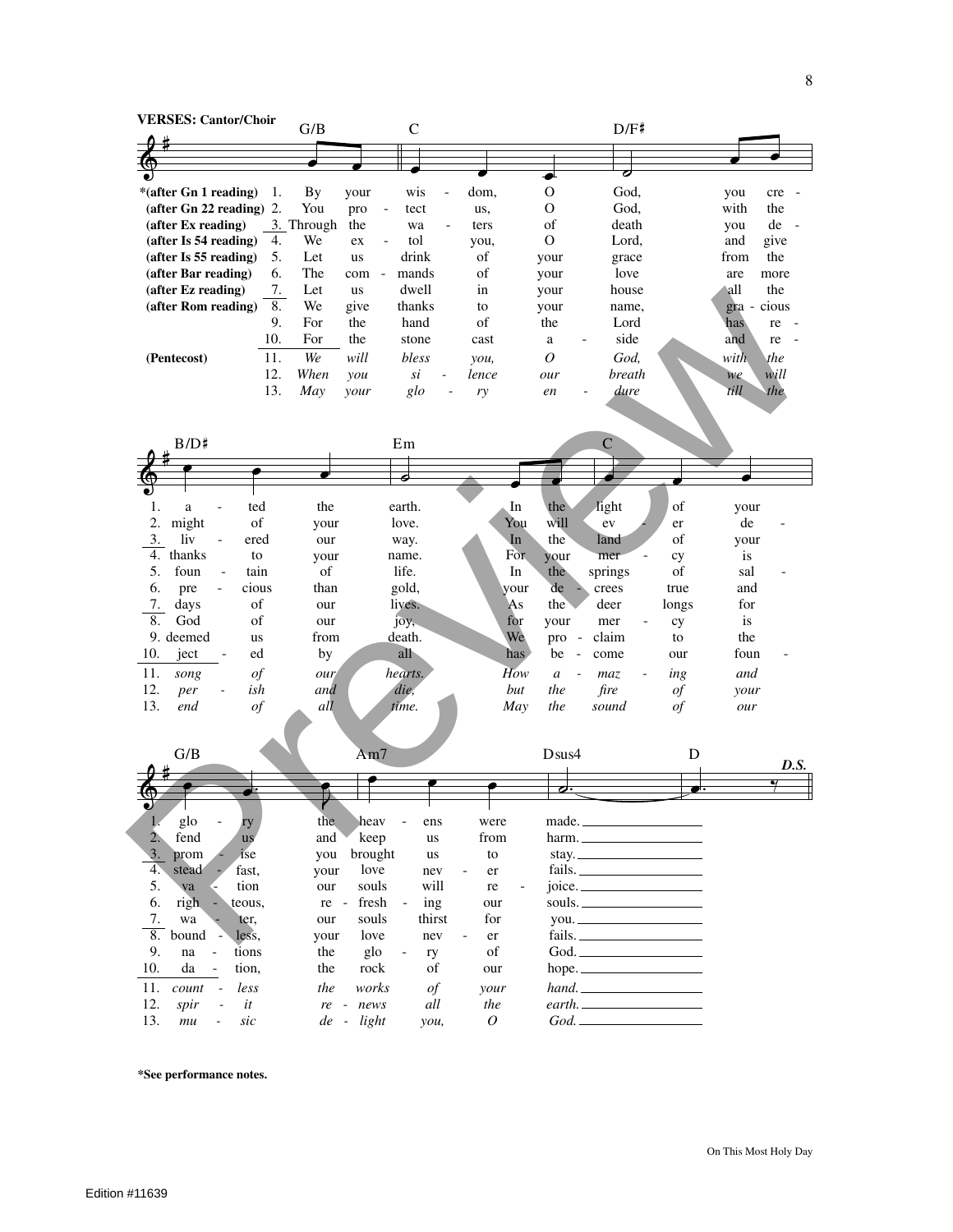## Performance Notes

The Easter Vigil liturgy is a night watch, hearkening back to the night the Israelites stayed awake all night waiting for the Lord to deliver them from their slavery in Egypt. During this Christian night of vigil, we retell the wondrous stories of our salvation as we wait for news that Jesus, our companion and brother, is risen from death.

Typically, each story from scripture is given its own unique psalm response. The disadvantage of this approach is that the choir and assembly have to struggle with many pieces of music. "On This Most Holy Day" provides an alternative. This setting is designed as a common response to be used after all the readings. The verses are based on the text of the psalms that normally follow each reading. In other words, a verse of the designated psalm is sung with a common refrain. The lyric texts are based on the following:

| Verse $1, \ldots,$ (following Reading 1) $\ldots$ . Psalm 33     |
|------------------------------------------------------------------|
| Verse $2, \ldots, 1$ (following Reading 2) $\ldots$ Psalm 16     |
| Verse $3, \ldots, 6$ (following Reading 3) $\ldots$ . Exodus 15  |
| Verse $4 \dots \dots$ (following Reading 4) $\dots$ Psalm 30     |
| Verse $5 \ldots \ldots$ (following Reading 5) $\ldots$ Isaiah 12 |
| Verse $6$ (following Reading $6$ )  Psalm 19                     |
| Verse $7 \ldots \ldots$ (following Reading 7) $\ldots$ Psalm 42  |
|                                                                  |
|                                                                  |

As musicians and liturgists, one of the challenges of the vigil, because of the many readings, is to keep the rhythm of reading-response-prayer moving. The tempo of the ritual becomes sluggish when there is a long pause between the end of a reading and beginning of a sung response. The same is true after the response. And should we sing every verse of the psalm? The risk we face on this night is that people become so saturated with words that they end up actually assimilating very little. During the vigil liturgy, it is arguably more important that we hear the stories of our salvation than that we sing the entire psalm.

In light of this, one possibility is to vary the length of the response for each reading. For example, after the creation reading let the response be very simple, just a refrain, first by the cantor, then repeated by the assembly. Then, after the next reading, the psalm response can be more extended. When the final psalm is sung after the reading from Romans, a fully rendered version of the psalm might be sung. This kind of variety helps give the Liturgy of the Word a dynamic rhythm and helps people remain fully attentive. Allow the piece to grow and develop each time it is sung. First time sing in unison. Next time, add the SAB choral part. And the next time, add an instrument or two. This keeps the sound new each time, while still providing a source of unity throughout the vigil readings. Instrumental parts for trumpet, flute, violin, and triangle are available separately (ed. 70225). reading S. The verses are bosed on the text of the paper has that normally follow each reading. This there were<br>
Presenction of the distinguished particle control in the subset of the paper states of the distinguished by

In addition to its use during the vigil, "On This Most Holy Day" may readily be used during the entire Easter Season. An alternative refrain text and verses are also provided for the feast of Pentecost, allowing the assembly to sing a new psalm for Pentecost without having to learn new music.

*—Dan Schutte*



On This Most Holy Day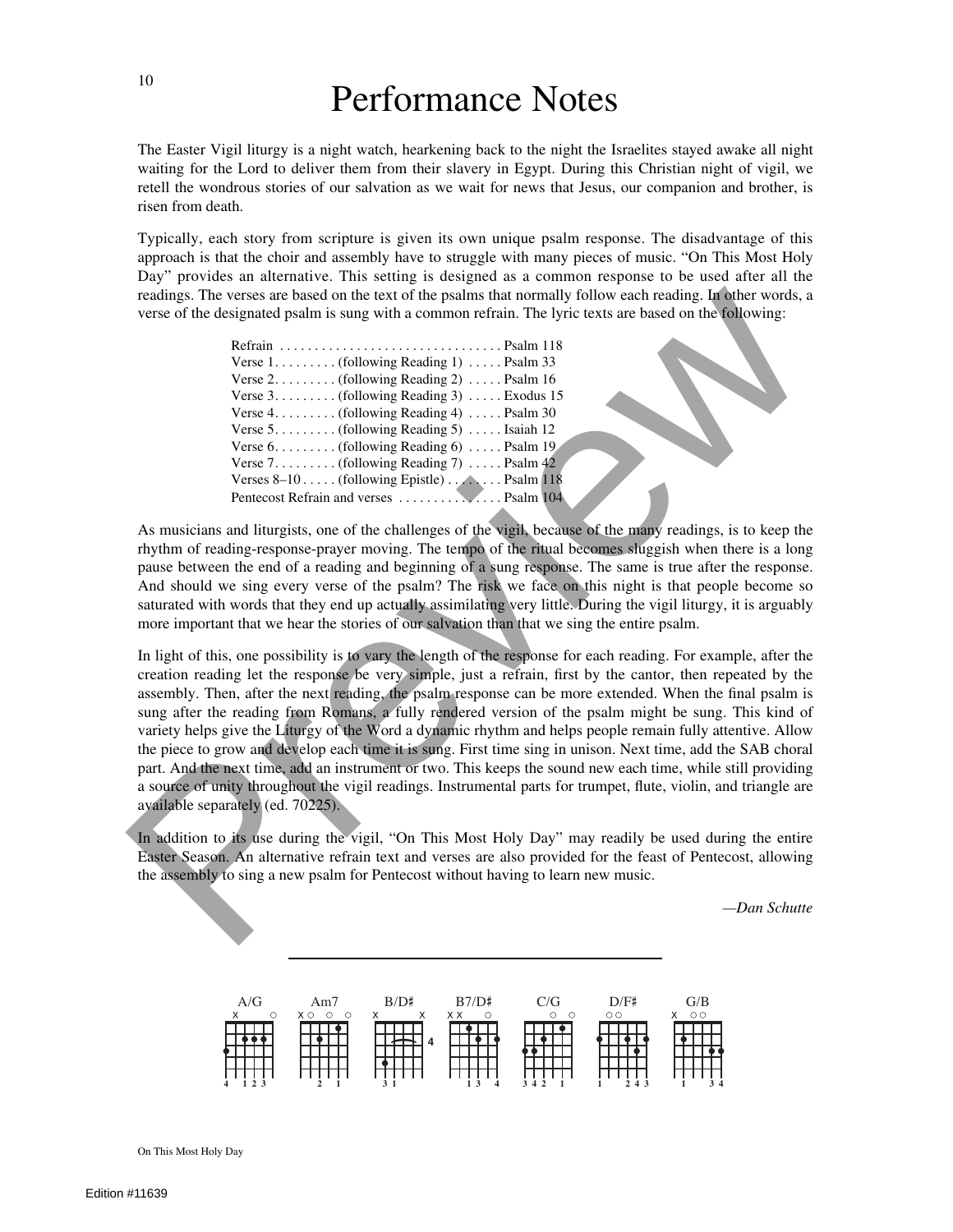

For reprint permissions, please visit OneLicense.net or contact us at 1-800-663-1501.